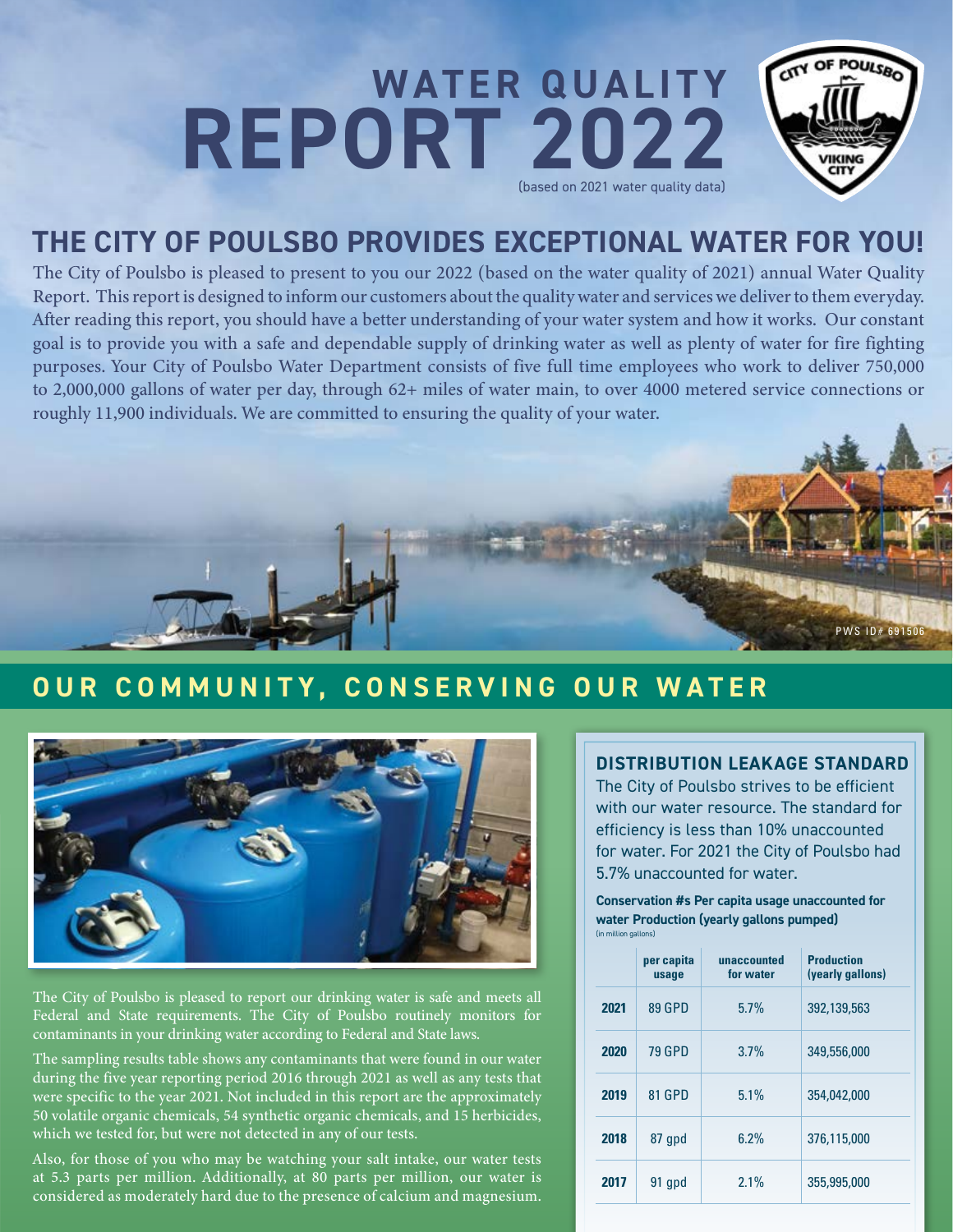### **POULSBO WATER TREATMENT PROCESS**



# **Where does our water come from?**

#### **The City of Poulsbo gets its water from a combination of five sources.**

*Our water sources are:* 

- **A.** Big Valley Well #1 (395 feet deep)
- **B.** Big Valley Well #2 (537 feet deep)
- **C.** Lincoln Road Well #1 (320 feet deep)
- **D.** Lincoln Well #2 (265.5 feet deep)
- **E.** Westside Well (650 feet deep)

The City of Poulsbo is developing new water sources to meet future resource needs.

#### **Why is my water sometimes discolored?**

This is a result of the added chlorine to our water and the fact that some of the particulates in the water such as Iron and Manganese settle out of the water rather quickly and cling to the pipe walls. Under normal water flow conditions these

particulates will stay on the pipe walls and not bother us, however, once the water in the pipes moves faster than normal, say when a fire hydrant is opened or when lawns start to get watered, the particles are stirred up and come out of your faucet as brown, tea colored water.

The city routinely flushes its mains to reduce this occurrence.

#### **Why is Chlorine and Fluoride added to our water?**

Chlorine is added to drinking water to eliminate harmful bacteria that may be found in water. The amount of chlorine we add to the water is checked daily and is kept at between .2 and .8 parts per million.

Fluoride is added to the water to help prevent tooth decay. Fluoride had been added to the City of Poulsbo's water after the citizens of Poulsbo voted, in the early 1960's, to have it added. We add enough fluoride to our water to keep a residual level of .7 parts per million and we test the level daily.

# **Why fixing leaks around your home is important.**

**Water conservation measures are an important first step in protecting and conserving our water supply. Such measures not only save the supply of our source water, but can also save you money by reducing your water bill.** 

A single conservation measure that can have the biggest impact is to fix all leaks. Even the smallest leak can have a big effect on your water usage. Here are some leak facts that may surprise you:

- A 1/8 inch hole in a metal pipe, at 40 psi, leaks 2,500 gallons of water in 24 hours.
- A leak the size of a pinhead can waste 360,000 gallons per year, enough to fill 12,000 bathtubs to the overflow mark.
- A leaking toilet can use 90,000 gallons of water in 30 days.
- A dripping faucet or hose bib can lose up to 180 gallons a month or 2,160 gallons per year.
- About one in every 20 pools has a leak.
- About one in every 318 homes or buildings has a leak.
- A typical toilet leak at today's rate can add \$500 to a single water bill.
- One trip through a car wash uses 150 gallons of drinking water.
- Collecting water for gardening from the faucet while waiting for hot water saves about 250 gallons of water a month.
- Using a broom instead of a hose to clean a sidewalk saves 150 gallons of water.



*Source: American Leak Detection and Water Online.*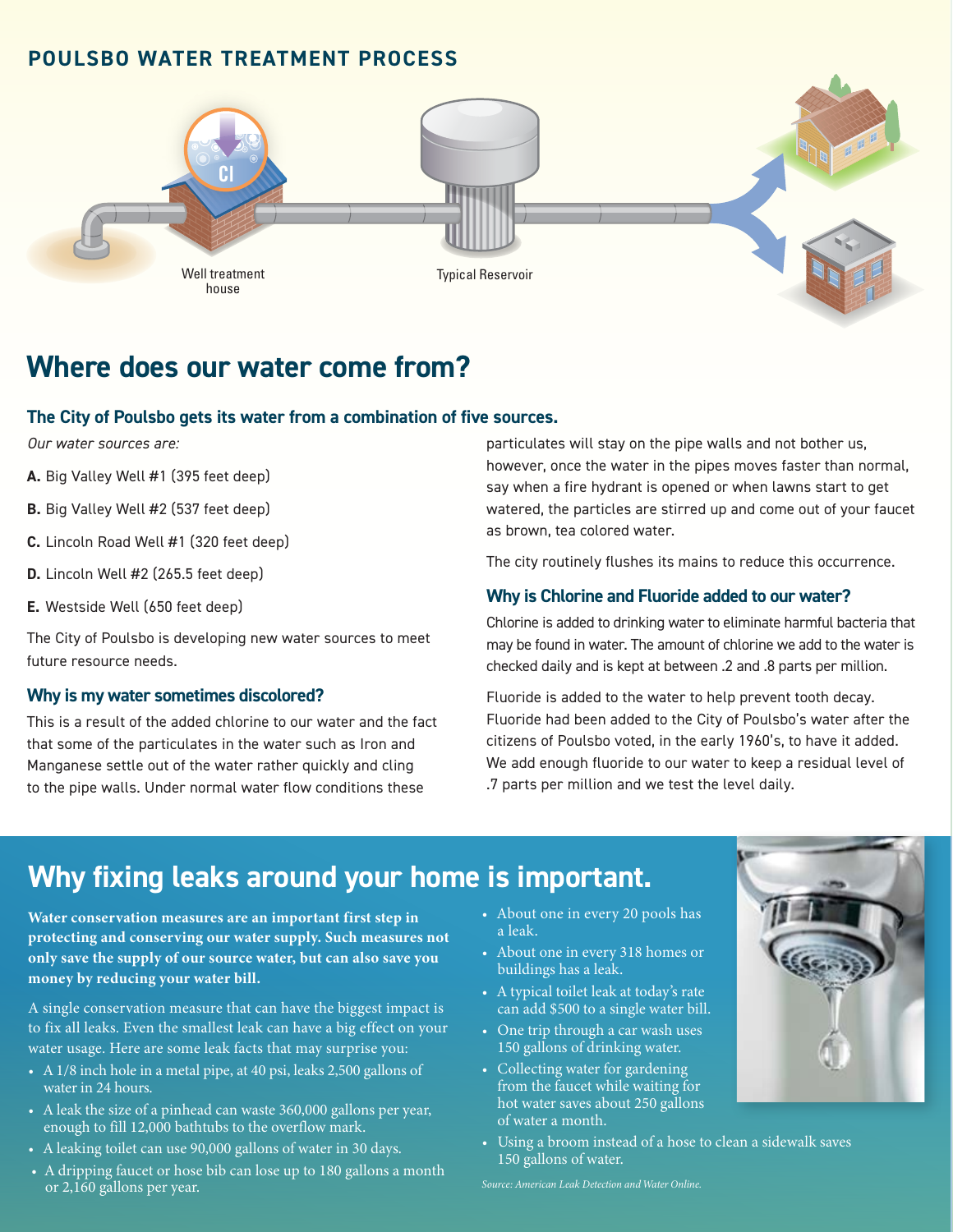

## **SAMPLING RESULTS**

As you can see by the table, our system had no violations. We're proud your drinking water meets or exceeds all Federal and State requirements. We have learned through our monitoring and testing that some contaminants have been detected. The Environmental Protection Agency has determined your water is safe at these levels. MCLG's allow for a margin of safety.

| <b>Substance</b>                    | <b>Violation?</b> | <b>Test Date</b> | <b>Level Detected</b> | <b>MCLG</b>    | <b>MCL</b>     | <b>Likely Source of Contamination</b>                                                                     |
|-------------------------------------|-------------------|------------------|-----------------------|----------------|----------------|-----------------------------------------------------------------------------------------------------------|
| <b>Haloacetic Acids</b><br>(HAA)    | <b>No</b>         | $9 - 27 - 21$    | 1.6                   | N/A            | 60             | By-product of drinking water chlorination                                                                 |
| <b>Trihalomethane</b><br>(THM)(ppb) | <b>No</b>         | $9 - 27 - 21$    | 10.0                  | N/A            | 80             | By-product of drinking water chlorination                                                                 |
| <b>Nitrate</b> (ppm)                | <b>No</b>         | $5 - 21 - 21$    | <b>ND</b>             | 10             | 10             | Run off from fertilizer use; leaching from septic tanks, sewage; erosion of<br>natural deposits.          |
| <b>Fluoride (Raw)</b><br>(ppm)      | <b>No</b>         | 8/28/19          | < 0.1                 | $\overline{4}$ | $\overline{4}$ | Erosion of natural deposits; water additive which promotes strong teeth;<br>discharge from fertilizer     |
| <b>Lead</b> ( $ppm$ )               | <b>No</b>         | $7 - 7 - 21$     | 0.003                 | $\mathbf{0}$   | $AL = .015$    | Corrosion of household plumbing systems; erosion of natural deposits                                      |
| <b>Copper</b> (ppm)                 | <b>No</b>         | $7 - 7 - 21$     | 0.05                  | 1.3            | $AL = 1.3$     | Corrosion of household plumbing systems; erosion of natural deposits                                      |
| <b>Arsenic (ppm)</b>                | <b>No</b>         | 8/29/19          | 0.006                 | N/A            | 0.01           | Erosion of natural deposits: runoff from orchards: runoff from glass and<br>electronic production wastes. |

**\*UNIT DESCRIPTIONS: ppm** (Parts per million), **ppb** (Parts per Billion ), **mg/L** (milligrams per liter)

**TT Treatment Technique** – a required process intended to reduce a contaminant level in drinking water.

**AL Action Level** – concentration of a contaminant, which, if exceeded, triggers treatment or other requirements which a water system must follow.

**MCL Maximum Contaminant Level** – highest level of contaminant that is allowed in drinking water. MCL's are set as close to the MCLG's as feasible.

**MCLG Maximum Contaminant Level Goal** – level of a contaminant in drinking water below which there is no known or expected risk to health. MCLG's allow for a margin of safety.

**MRDLG Maximum Residual Disinfectant** 

**Level Goal** – level of a drinking water disinfectant below which there is no known or expected risk to health. MRDLG's do not reflect the benefi ts of the use of disinfectants to control microbial contaminants.

**MRDL Maximum Residual Disinfectant** 

**Level** – The highest level of a disinfectant allowed in drinking water. There is convincing evidence that addition of a disinfectant is necessary for control of microbial contaminants.

**N/A** – Not Applicable

**ND** – Not detected

**NTU** – Nephelometric turbidity units

<sup>1</sup> While your drinking water meets EPA's standard for arsenic, it does contain low levels of arsenic. EPA's standard balances the current understanding of arsenic's possible health effects against the costs of removing arsenic from drinking water. EPA continues to research the health effects of low levels of arsenic, which is a mineral know to cause cancer in humans at high concentrations and is linked to other health effects such as skin damage and circulatory problems.



**TOTAL COLIFORM:** The Total Coliform Rule requires water systems to meet a stricter limit for coliform bacteria. Coliforms are usually harmless, but their presence in water can be an indication of disease-causing bacteria. When coliform bacteria are found, special follow-up tests are done to determine if harmful bacterial are present in the water supply. If this limit is exceeded, the water supplier must notify the public by newspaper, television or radio. In 2020, out of the 180 samples we had tested for total coliform, we had zero samples come back as positive for the presence of total coliform.

### **HEALTH INFORMATION ABOUT YOUR WATER:**

Drinking water, including bottled water, may reasonably be expected to contain at least small amounts of some contaminants. The presence of contaminants does not necessarily indicate that water poses a health risk. More information about contaminants and potential health effects can be obtained by calling the EPA's Safe Drinking Water Hotline (1-800-426-4791).

Some people may be more vulnerable to contaminants in drinking water than the general population. Immuno-compromised persons such as persons with cancer undergoing chemotherapy, persons who have undergone organ transplants, people with HIV/AIDS or other immune system disorders, some elderly, and infants can be particularly at risk from infections. These

people should seek advice about drinking water from their health care providers. EPA/CDC guidelines on appropriate means to lessen the risk of infection by Cryptosporidium and other microbial contaminants are available from the Safe Drinking Water Hotline (1-800-426-4791).

In Washington State, lead in drinking water comes primarily from materials and components used in household plumbing. The more time water has been sitting in pipes, the more dissolved metals, such as lead, it may contain. Elevated levels of lead can cause serious health problems, especially in pregnant women and young children. To help reduce potential exposure to lead: for any drinking water tap that has not been used for 6 hours or more, flush water

through the tap until the water is noticeably colder before using for drinking or cooking. You can use the flushed water for watering plants, washing dishes, or general cleaning. Only use water from the cold-water tap for drinking, cooking, and especially for making baby formula. Hot water is likely to contain higher levels of lead. If you are concerned about lead in your water, you may wish to have your water tested. During our most recent Lead and Copper tests in 2018, we sampled and tested 35 homes and 0 samples exceeded the action level.

Information on lead in drinking water is available from EPA's Safe Drinking Water Hotline at 1-800-426-4791 or online at http://www.epa.gov/safewater/lead.